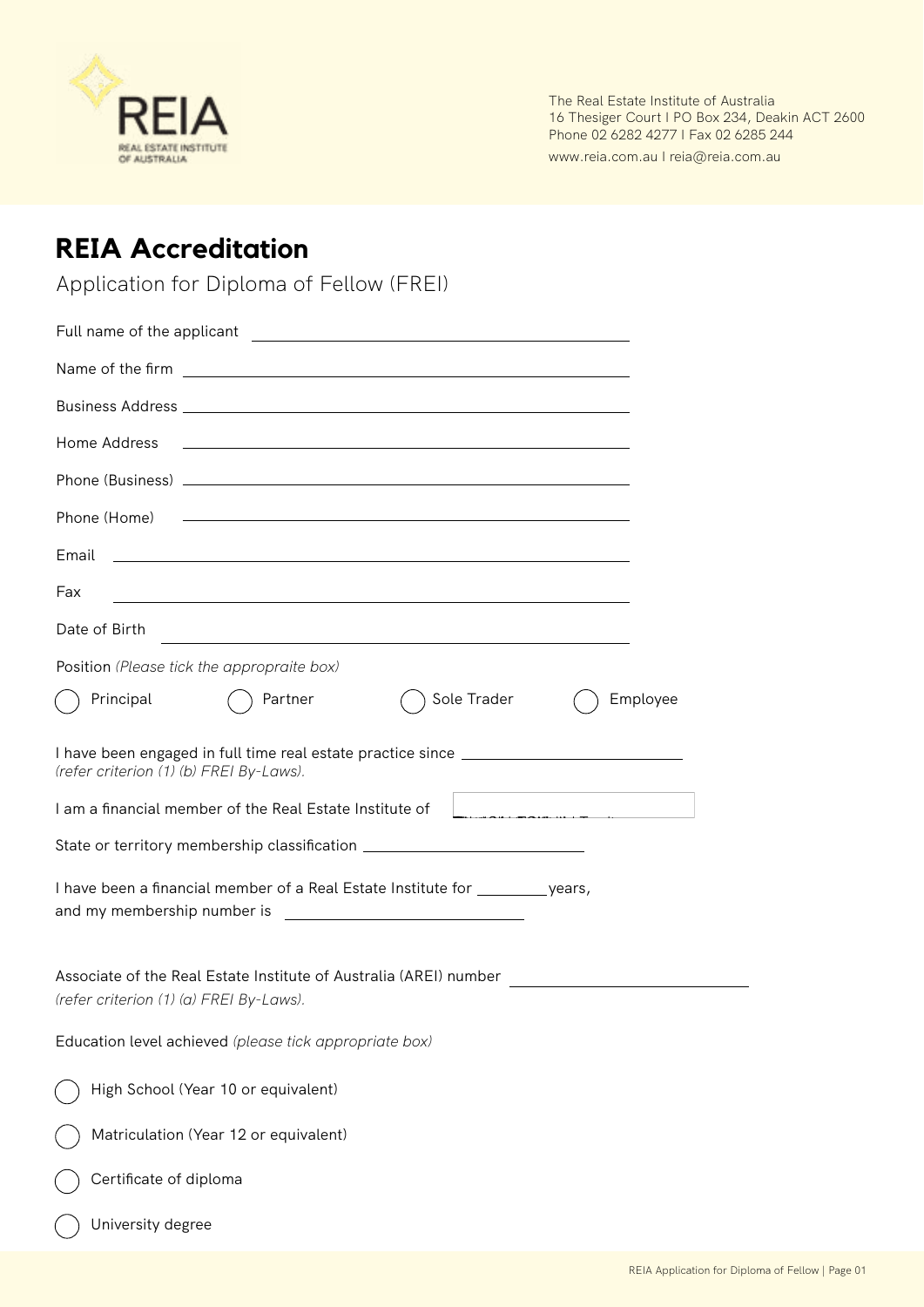

The Real Estate Institute of Australia 16 Thesiger Court I PO Box 234, Deakin ACT 2600 Phone 02 6282 4277 I Fax 02 6285 244

www.reia.com.au I reia@reia.com.au

Name/s of certificate/s, diploma/s and/or degree/s, including institution attended

List of other professional designations held

List approved professional development activities undertaken in the two years prior to this application. *Documentary evidence should be attached (refer criterion (1) (c) AREI By-Laws and Notes on Approved Professional Development Activities).*

| Professional development<br>activity | Date undertaken | <b>Hours Claimed</b> |
|--------------------------------------|-----------------|----------------------|
|                                      |                 |                      |
|                                      |                 |                      |
|                                      |                 |                      |
|                                      |                 |                      |

Set out in detail particulars of experience and activities in real estate practice in the last five years *(refer criterion (1) (b) FREI By-Laws).*

List in detail Real Estate Institute activities undertaken over the past two years (eg. training, committees, branch activities etc *(refer criterion (1) (g) FREI By-Laws).*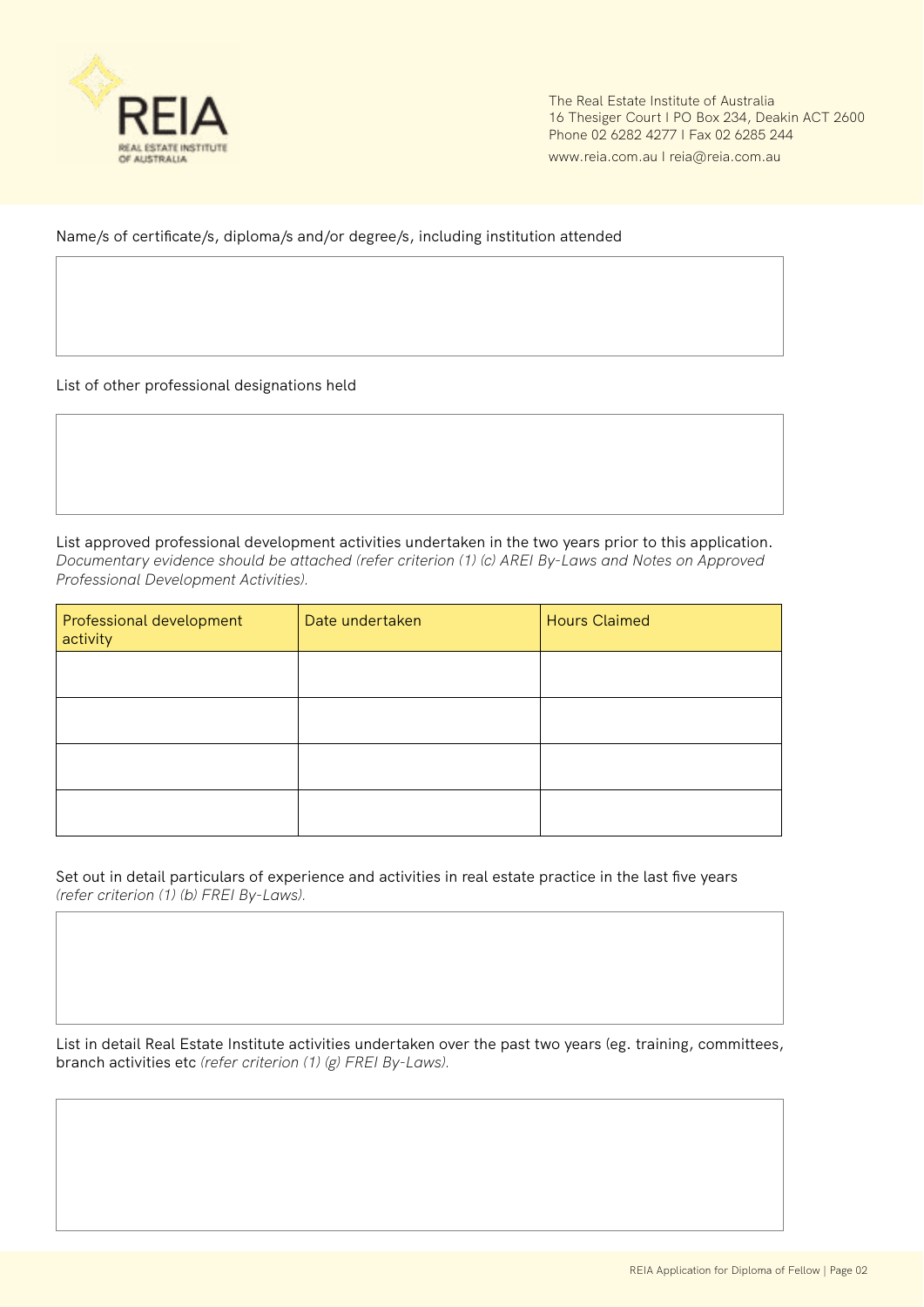

The Real Estate Institute of Australia 16 Thesiger Court I PO Box 234, Deakin ACT 2600 Phone 02 6282 4277 I Fax 02 6285 244

www.reia.com.au I reia@reia.com.au

I understand that the diploma at all times remains the property of the Real Estate Institute of Australia and must be returned to the Institute upon demand of the registrar of the state or territory Real Estate Institute affiliated with the Real Estate Institute of Australia, or upon my ceasing to be a member of a state or territory Real Estate Institute.

*I have read the prerequisite requirements for the issuing on FREI Diplomas stated on this application form, and believe I satisfy those requirements.*

*I declare the particulars in this application to be true and I am willing to be bound by the By-Laws and Regulations of the Real Estate Institute of Australia now and for the time being in force.*

*Please note a fee of \$800 will apply on approval of your Fellowship.* 

|                                                                                              | Signed | <u> Alexandria de la contrada de la contrada de la contrada de la contrada de la contrada de la contrada de la c</u>                              |
|----------------------------------------------------------------------------------------------|--------|---------------------------------------------------------------------------------------------------------------------------------------------------|
| State or territory Real Estate Institute approval<br>(refer criterion (1) (a) AREI By-Laws). |        |                                                                                                                                                   |
| approved by the Board/Council.                                                               |        | I certify that the particulars of this application have been verified and that the application has been                                           |
|                                                                                              | Signed | <u> 1989 - Johann Barn, mars ann an t-Amhain Aonaich an t-Aonaich an t-Aonaich ann an t-Aonaich ann an t-Aonaich</u><br>(Chief Executive Officer) |
| <b>Sponsors</b>                                                                              |        |                                                                                                                                                   |

We understand sponsors of this application believe the statement made to be true and that the applicant will bear honourably the distinction if bestowed upon him/her.

| Signed<br>the control of the control of the control of the control of the control of the control of | Signed<br><u> 1989 - John Harry Harry Harry Harry Harry Harry Harry Harry Harry Harry Harry Harry Harry Harry Harry Harry H</u> |
|-----------------------------------------------------------------------------------------------------|---------------------------------------------------------------------------------------------------------------------------------|
|                                                                                                     |                                                                                                                                 |
| Name                                                                                                | Name<br><u> 1980 - Andrea State Barbara, amerikan per</u>                                                                       |
| Address                                                                                             | Address<br><u> 1989 - Andrea Station Barbara, amerikan per</u>                                                                  |
|                                                                                                     |                                                                                                                                 |
| Date                                                                                                | Date                                                                                                                            |
|                                                                                                     |                                                                                                                                 |
| FREI No.                                                                                            | FREI No.                                                                                                                        |
|                                                                                                     |                                                                                                                                 |